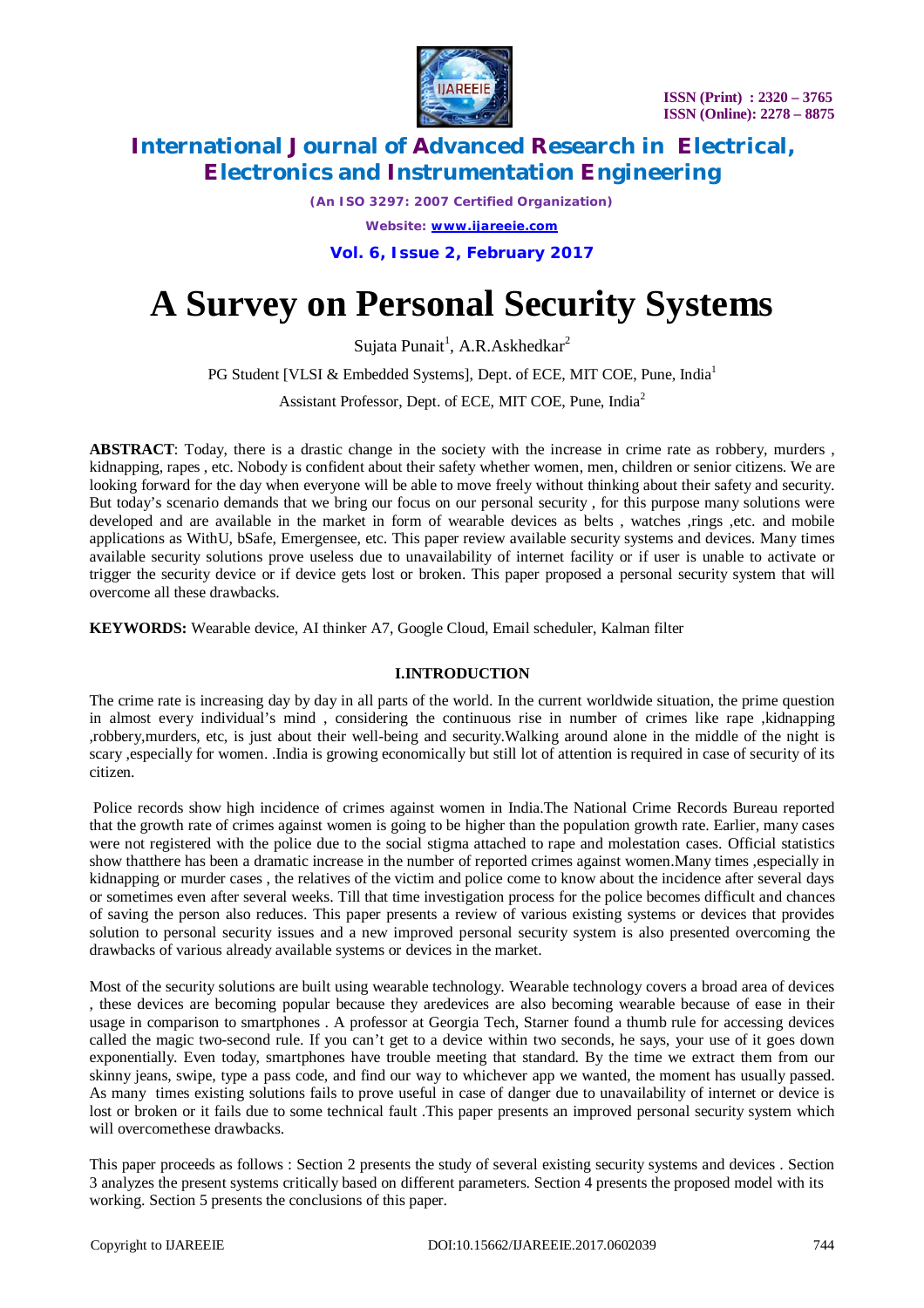

*(An ISO 3297: 2007 Certified Organization)*

*Website: [www.ijareeie.com](http://www.ijareeie.com)*

#### **Vol. 6, Issue 2, February 2017**

#### **II.EXISTING SYSTEMS**

Existing Systems can be divided into categories as:

#### *A. EXISTING SYSTEMS DESIGNED AS A DEVICE*

The paper[1] proposed a system resembling a normal belt . It comprises of Arduino Board, GSM / GPS module , screaming alarm and pressure sensors. When the threshold of the pressure sensor crosses, the device gets triggered automatically. Immediately the location of the victim will be tracked by GPS and help message will be sent to three pre-registered contacts and one to police control room every two minutes with updated location. For defence purpose a screaming alarm unit is placed which will get activated and will call out for help and along with this it is also capable of generating electric shock which can prove really helpful to the user in danger.

The paper[2] proposes a security system which will be fitted to the girls sandals. This system gets activated by tilting the sandal. As soon as girl tilts her sandal, hooter will be blown indicating that help is needed to the people around and also electric shock is generated which is given to person harassing the girl. And then SMS will be sent to her relatives and friends along with police helpline including the location traced using GPS .

The paper[3] presents, design and implementation of a system which comprises of Smart phone which is connected to a Smart Band through Bluetooth Low Energy (BLE).The smart band communicates with smart phone through a specially designed application that acts an interface between the device and the phone. The data directed by the smart band such as the pulse rate, temperature of the body along with the motion of the body is continuously monitored by the application which is pre-installed in the phone. In cases of danger, the app directs the smart phone to perform the following tasks : Sends message to the family members along with the co-ordinates ,co-ordinates is sent to nearest police station requesting immediate action and also sends information to people in near vicinity requesting public attention.

The paper[4] presents a safety electronic system for women which is placed inside public transport vehicles such as cars, buses and auto-rickshaws as number of molestation cases against taxi drivers are increasing. This electronic system is integration of LCD display, keypad, GPS, GSM and embedded board to control and interconnect all these. As journey begins passenger can enter her friend or relative mobile number, he/she is going to get updated with the details of female passenger journey. The details will include the drivers name, mobile number, vehicle registration number and the secure pin generated by passenger and all this is sent by SMS to her friends and relative's .This system also provides facility to add destination this can prove very helpful in police investigation if any mishappening occurs. If the passenger gets down before the destination then an option is also provided to terminate journey called as end of journey which is executed and validated using secure pin, which driver will not be aware of.

The paper[5] proposes a GPS and GSM based vehicle tracking and women employee security system, that consists of a GPS device along with a specialized software which track the location of the vehicle and also this information is immediately sent as a SMS to the company special team and nearby police station . This complete system is helpful forladies travelling alone for late night shifts ,providing security even inside the vehicle.

This paper[6] proposes a device called as "Suraksha" . This is easy to use device and as the name of device suggests this device is very helpful in providing security to women. It is triggered by using voice command, by pressing a switch and if shock level crosses threshold (i.e force is measure and it crosses threshold like if thrown with force). When the lady is in danger , it will immediately send the message including current location to the police, via the transmitter module and registered numbers via a GSM module.

This paper[7] presents a Self Defense System for women safety resembling a Smart Watch. In emergency situation, as witch that is located on the watch or band can be pressed and location information is sent as SMS alert to a few predefined emergency numbers And soon help is on its way. In case if the caretaker wants to know the present location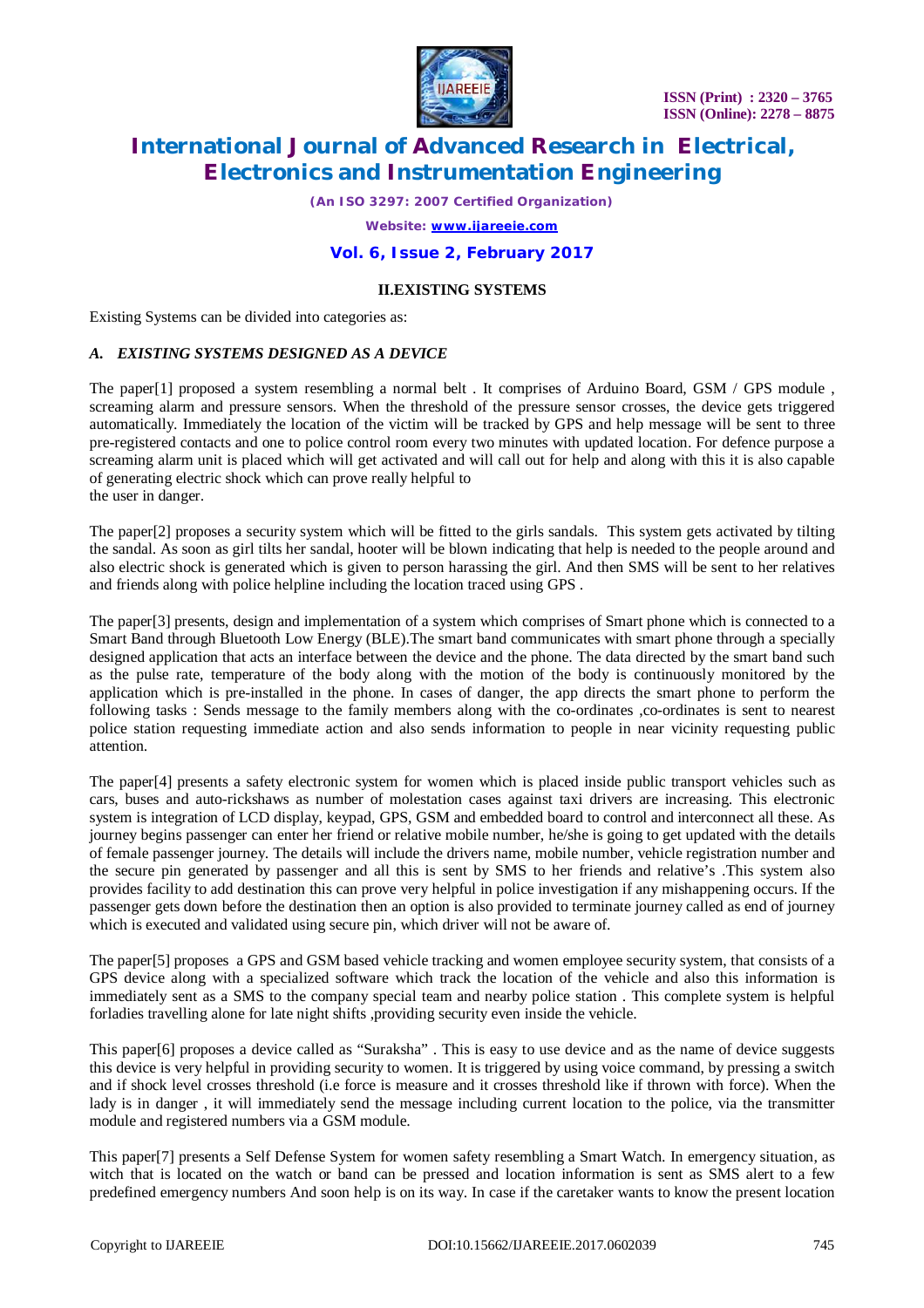

*(An ISO 3297: 2007 Certified Organization)*

*Website: [www.ijareeie.com](http://www.ijareeie.com)*

#### **Vol. 6, Issue 2, February 2017**

of the lady then he/she can do so by sending a SMS to the SIM number of the lady which contains a secret password. Then this system responds to such request by sending back a SMS containing location information in terms of Latitude and Longitude. It also contains a shock mechanism to produce non-lethal electric shock in emergency situations to deter the attacker.

The proposed system in paper[8] can be implemented as an android application or using Arduino based board. This all in one intelligent security system provides the tool for intrusion detection inside the home where senior citizen, handicapped person or women living alone and after detection of intrusion it takes necessary preventive measure action to ensure safety, the tool to detect the spy camera placed at hotel, changing room and inform the user about the same, and hence provide safety from capturing the offensive photograph or videos and also provides the area zone modules to provides the child security and surveillance such as the child abuse .

This paper[9]proposes a system which uses ARM controller and android application in which both the device and the smart phone are synchronized using Bluetooth, hence both can be triggered independently. Device is designed using ARM controller to which GSM, GPS, Bluetooth and RF detector are interfaced.The device gets triggered in case of emergency situation by pressing the switch once and then with a distress message ,location information is also sent tothe pre-set numbers using GSM module. And when the switch is pressed twice the device along with sending message will record audio of the incident using an audio recorder . When the same switch is pressed for a longer time it places a call to the police by GSM modem and sends the message with the location information of the user which is located using GPS(UBLOX) . The audio is recorded using audio. A hidden camera detector is also present which will detect ifany hidden camera is present ensuring privacy , this works by using RF interface. In this the RF signal is interrupted and socamera is detected . In this paper , an Android Application is also used which also used to find and send location ofvictim to selected numbers by the user and also a phone tracking feature is also added using which person can locateits misplaced mobile phone . This app is activated by pressing volume button. And performs same function as hardware part when it is pressed once , twice and for a longertime . The 4 different icons used in this application are thewomen safey ,SOS message, video recorder, hidden camera.

### *B. EXISTING SECURITY SYSTEMS AVAILABLE AS WEARABLE DEVICES IN THE MARKET*

Artemis is a smart jewellery which comes in three different designs . When a person sense danger he/she can just tap the device three times to activate it. The device then starts audio recording and calls emergency contacts of the user to let them know userlocation. If device getsactivated byaccident it can be deactivated via person smartphone.

Safelet is fashionable bracelet that notifies your contacts about where you are. You activate bracelet by clicking on the button located on it. The bracelet is connected to a smartphone via Bluetooth and is equipped with microphone so the attack can be audio recorded which can also be used as evidence during the court trial.

A small pendant called Amulyte can be worn on a necklace. It can be activated by pressing its help button and it comprises of an embedded microphone and a speaker which allow two-way communication. You can actually talk to your emergency contacts and give them know even more information during the potential assault.

The React Sidekick is a low-energy, wearable Bluetoothsafety device that pairs with a safety app. It can be worn on a clip, keychain or snap hook and gets activated by pressing the emergency button. Like other safety gadgets this one will also notify the preset contacts and let them know where the user is.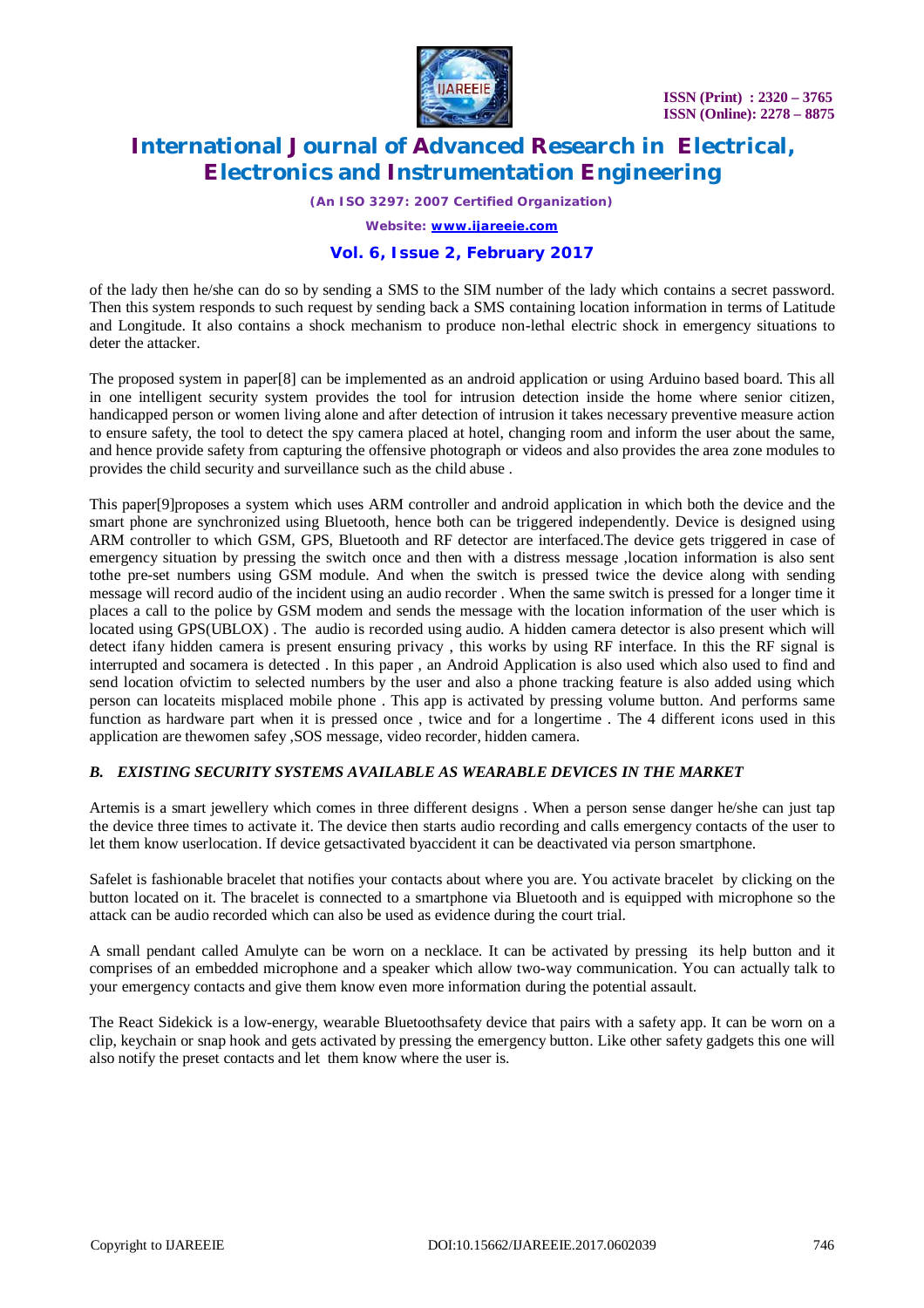

*(An ISO 3297: 2007 Certified Organization)*

*Website: [www.ijareeie.com](http://www.ijareeie.com)*

### **Vol. 6, Issue 2, February 2017**

### **III.CRITICAL ANALYSIS**

Based on parameters such as triggering method , shortcomings and cost , critical analysis of above nine papers is carried asshown in Table 1.

| <b>Reference</b><br>$Id$ | <b>Triggering</b><br><b>Methods</b>                                                                                  | <b>Shortcomings</b>                                                                                                         | Cost                                                                      |
|--------------------------|----------------------------------------------------------------------------------------------------------------------|-----------------------------------------------------------------------------------------------------------------------------|---------------------------------------------------------------------------|
| $[1]$                    | When threshold<br>of pressure<br>sensor is crossed                                                                   | Siren system<br>needed for the<br>help and also<br>in bus or train<br>device can get<br>activated because<br>of heavy crowd | Cost is High due<br>to the hardware<br>used                               |
| $[2]$                    | When a girl tilts<br>her sandal                                                                                      | False activation<br>probability is<br>more                                                                                  | Cost is High<br>as ARM7 and<br>highly precise<br>accelerometer is<br>used |
| $\overline{[3]}$         | Pulse rate,<br>temperature and<br>motion of body<br>monitored by an<br>app                                           | Depends on internet                                                                                                         | Cost is very High<br>as very precise<br>sensors are used                  |
| $[4]$                    | Device fitted in<br>vehicle and used<br>for tracking passenger                                                       | All details needs<br>to be entered<br>which is time<br>consuming                                                            | Cost is medium<br>due to hardware<br>used                                 |
| $[5]$                    | Panic button inside<br>vehicle                                                                                       | Dependency<br>on internet and<br>pressing of panic<br>button                                                                | Cost is very High<br>as Teltonika<br>FM1100 device<br>is used             |
| [6]                      | Using switch,<br>voice and shock                                                                                     | False activation<br>may occur due<br>to presence of<br>sensors                                                              | Cost is very High<br>due to presence<br>of sensors                        |
| $[7]$                    | Using emergency<br>button or by<br>body tilt and<br>when body<br>temperature<br>,pressure crosses<br>threshold value | Size is big for<br>a wearable watch<br>and false activation<br>can occur                                                    | Cost is very High<br>due to hardware<br>used                              |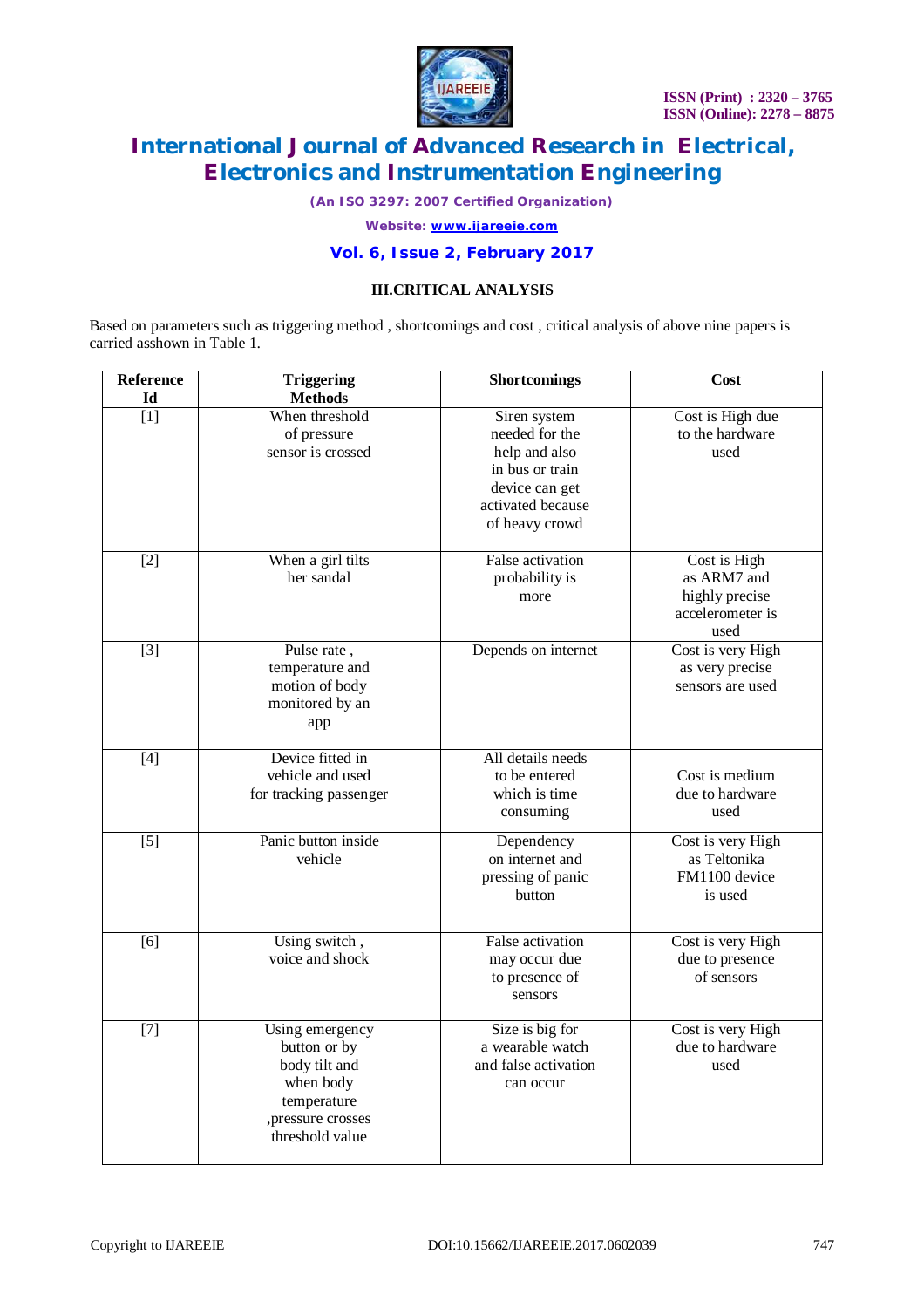

*(An ISO 3297: 2007 Certified Organization)*

*Website: [www.ijareeie.com](http://www.ijareeie.com)*

### **Vol. 6, Issue 2, February 2017**

| [8] | SOS button is<br>used                                                                        | Reaction time is<br>more as needs<br>to open app and<br>then click on<br>SOS option | Cost is very very<br>high as different<br>modules used       |
|-----|----------------------------------------------------------------------------------------------|-------------------------------------------------------------------------------------|--------------------------------------------------------------|
| [9] | Emergency<br>button is used<br>in hardware and<br>in App volume<br>& power button<br>pressed | Internet is<br>required and<br>dependency on<br>pressing buttons<br>for help        | Cost is very High<br>due to use of hidden<br>camera detector |

### **IV.PROPOSED SYSTEM**

Our proposed system is divided into a wearable device like a wrist band or bracelet and a base station which is a personal computer:



Fig. 1 Proposed system block diagram

The wearable device i.e the wearable band is built around Raspberry Pi3 module , it also consists of AI thinker A7 module comprising of both GPS and GSM on same module ,reducing the size of the wearable band and in case of danger it gets activated by pressing a switch . The location information of the user is getting transferred to Google Cloud from Raspberry Pi board after every two minutes. A safety timer is set with specified date and time , if user is able to change this date and time before timer elapses by logging into his/her Google account , then user is considered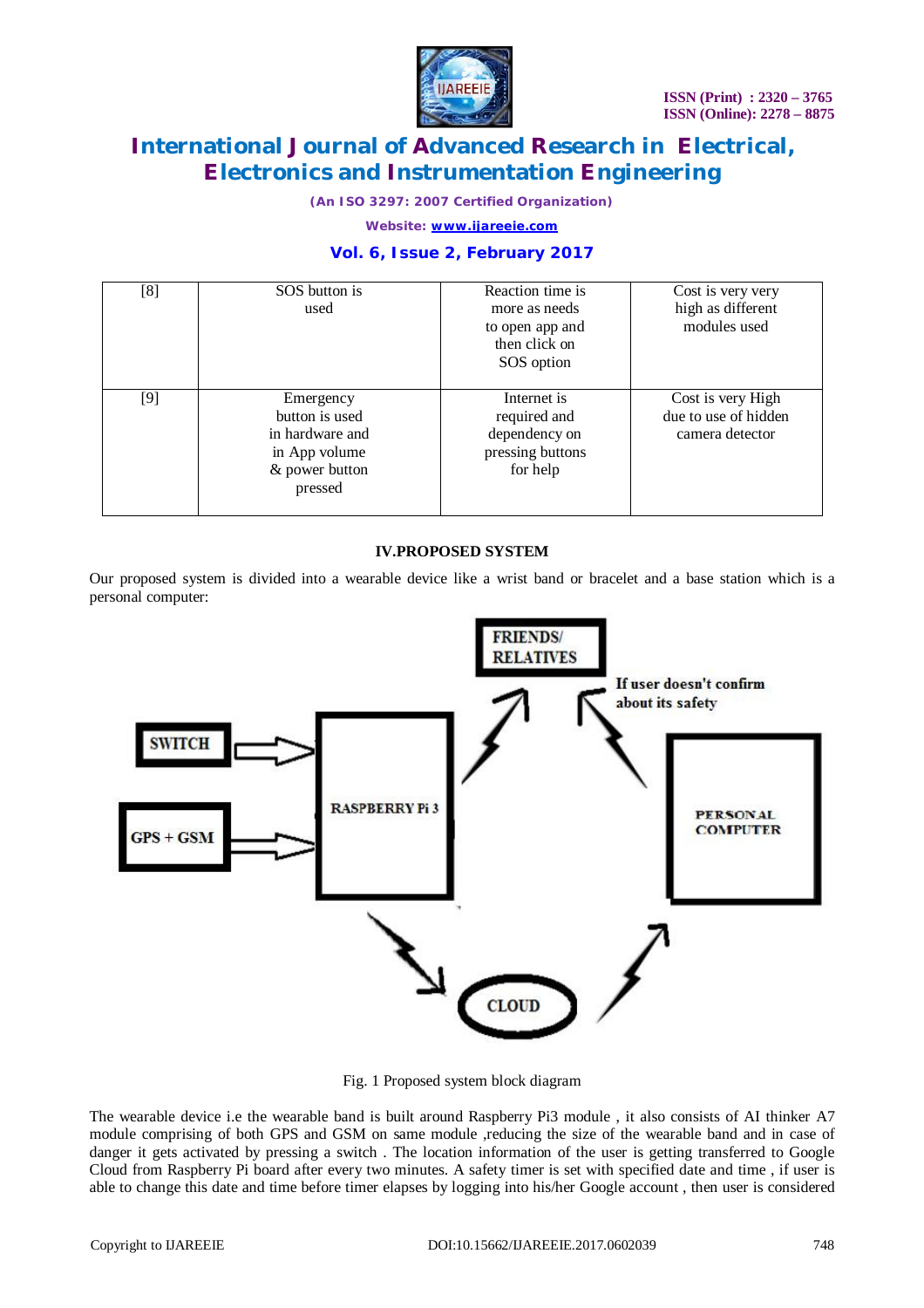

*(An ISO 3297: 2007 Certified Organization)*

*Website: [www.ijareeie.com](http://www.ijareeie.com)*

#### **Vol. 6, Issue 2, February 2017**

to be safe otherwise the stored data on cloud gets forwarded as email to the user's relatives and friends . This is all done by using Email scheduler ad-on which schedules the emails in Gmail by using spreadsheet.

The base station which is a personal computer or laptop will prove useful in non-availability of internet as during this time Raspberry Pi is unable to forward the location information to the cloud and the information gets lost. To solve this issue, Kalman Filter is used which will predict the next possible location of the user and this information is sentto Google cloud. If no input is received within three minutes ,Kalman filter starts performing and predicted next possible location of the user is stored onto the cloud.

On basis of analysis of already existing security systems , a new improved personal security system is proposed overcoming the shortcomings of existing systems .Main elements of this proposed system are discussed below . Raspberry Pi3 module is the third generation Raspberry Pi.When compared to the Raspberry Pi 2 it has 1.2GHz 64-bit quad-core ARMv8 CPU which makes it faster, 802.11nWireless LAN, Bluetooth 4.1, Bluetooth Low Energy (BLE). Raspberry Pi 3 allows interaction with the Google cloud by using its inbuilt Wi-Fi.

**AI Thinker A7 module** support quad-band GSM/GPRSinclude 850, 900, 1800, 1900MHZ and also GPS. GPS satellites circle the Earth twice a day in a precise orbit. Each satellite transmits a unique signal and orbital parameters that allow GPS devices to decode and compute the precise location of the satellite. GPS receivers use this information and trilateration to calculate a user's exact location.GSM digitizes and reduces the data, then sends it down through a channel with two different streams of client data, each in its own particular time slot. The digital system has an ability to carry 64 kbps to 120 Mbps of data rates. The data obtained in form of coordinates are converted and sent via GSM to the pre-registered mobile numbers of friends and relatives of the user Cloud Storage is a cloud computing model in which data is stored on remote servers accessed from the Internet, or "cloud." It is maintained, operated and managed by a cloud storage service provider on storage servers that are built on virtualization techniques. In proposed system Google cloud is used for storing the location information of the user.

**Email Scheduler** for Gmail allows scheduling email messages inside Gmail with the help of a Google Spreadsheet. We can write our messages at some other time and Gmail will send them later at your specified date and time. A draft email is created by attaching link of the document having the location information. In this add-on we specify date and time for forwarding that email to user's friends and relatives if user is unable to change that specified time before it elapses indicating user is in danger.

**Kalman Filter** is a set of mathematical equations that provides an efficient computational (recursive) means to estimate the state of a process, in a way that minimizes the mean of the squared error. The filter is very powerful in several aspects: it supports estimations of past, present, and even future states, and it can do so even when the precise nature of the modelled system is unknown[10]. Kalman filter is used to predict the next possible location of the user when internet in not available avoiding loss of data.

#### **V. CONCLUSION**

With rapid increase in crime rate around all over the world requirement for various safety methods is also increased . Engineers and App developers are developing different Embedded security devices and smartphone apps. This paper reviewed various security systems which is helpful for different incidents of crime.Also , critical analysis of these various systems on some important parameters as triggeringmethod , shortcomings and cost of the complete system is done and on basis of this analysis a new improved Personal security system is proposed . The key objective of this proposed system is to overcome the drawbacks of already available security systems as loss of data during unavailability of internet and if device doesn't gets activated on time of requirement because of any unavoidable reason as it getsbroken or lost or user is not in state of activating the device then any security device becomes useless . The proposed system will make use of Kalman filter to predict the next possible location of the user during unavailability of internet and also location information of user is stored on Google cloud.

.